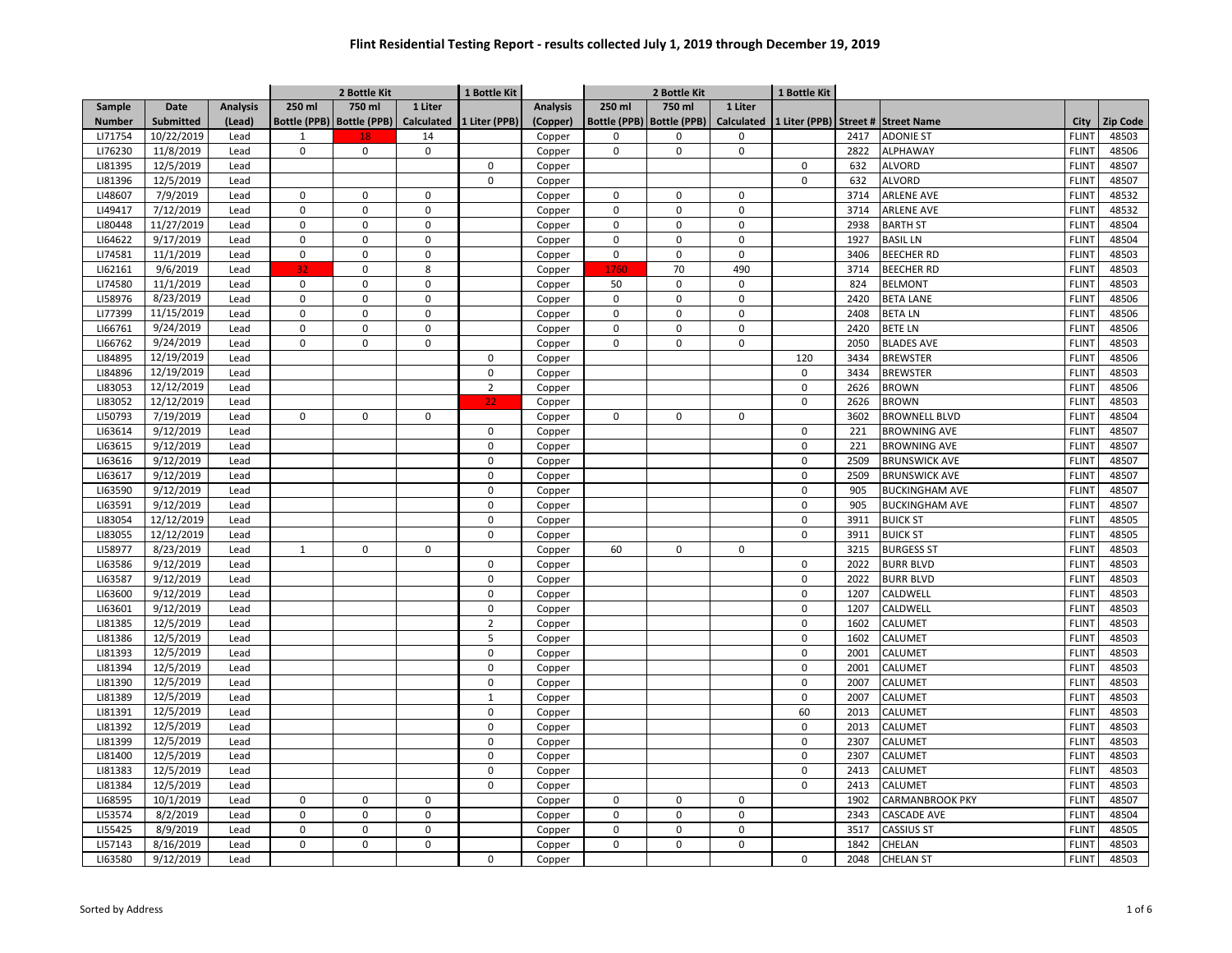|               |            |                 | 2 Bottle Kit   |                             |                | 1 Bottle Kit               |                 | 2 Bottle Kit |                             |             | 1 Bottle Kit               |      |                                               |              |                 |
|---------------|------------|-----------------|----------------|-----------------------------|----------------|----------------------------|-----------------|--------------|-----------------------------|-------------|----------------------------|------|-----------------------------------------------|--------------|-----------------|
| <b>Sample</b> | Date       | <b>Analysis</b> | 250 ml         | 750 ml                      | 1 Liter        |                            | <b>Analysis</b> | 250 ml       | 750 ml                      | 1 Liter     |                            |      |                                               |              |                 |
| <b>Number</b> | Submitted  | (Lead)          |                | Bottle (PPB)   Bottle (PPB) | Calculated     | 1 Liter (PPB)              | (Copper)        |              | Bottle (PPB)   Bottle (PPB) |             |                            |      | Calculated 1 Liter (PPB) Street # Street Name | City         | <b>Zip Code</b> |
| LI63581       | 9/12/2019  | Lead            |                |                             |                | $\Omega$                   | Copper          |              |                             |             | 0                          | 2048 | CHELAN ST                                     | <b>FLINT</b> | 48503           |
| LI63588       | 9/12/2019  | Lead            |                |                             |                | $\mathbf 0$                | Copper          |              |                             |             | $\Omega$                   | 2057 | CHELAN ST                                     | <b>FLINT</b> | 48503           |
| LI63589       | 9/12/2019  | Lead            |                |                             |                | $\mathbf 0$                | Copper          |              |                             |             | $\mathbf 0$                | 2057 | <b>CHELAN ST</b>                              | <b>FLINT</b> | 48503           |
| LI66042       | 9/20/2019  | Lead            | 0              | $\mathbf 0$                 | $\mathbf 0$    |                            | Copper          | 0            | 0                           | $\mathbf 0$ |                            | 1905 | CHERRYLAWN DR                                 | <b>FLINT</b> | 48504           |
| LI64620       | 9/17/2019  | Lead            | 5              | $\overline{2}$              | 3              |                            | Copper          | 70           | 0                           | $\mathsf 0$ |                            | 3509 | CHICAGO BL                                    | <b>FLINT</b> | 48503           |
| LI52839       | 7/30/2019  | Lead            | 0              | 0                           | $\pmb{0}$      |                            | Copper          | $\mathbf 0$  | 0                           | 0           |                            | 3801 | <b>CLAIRMONT</b>                              | <b>FLINT</b> | 48352           |
| LI63596       | 9/12/2019  | Lead            |                |                             |                | $\mathbf 0$                | Copper          |              |                             |             | $\mathbf 0$                | 6902 | CLIO RD                                       | <b>FLINT</b> | 48504           |
| LI63597       | 9/12/2019  | Lead            |                |                             |                | $\mathbf 0$                | Copper          |              |                             |             | $\Omega$                   | 6902 | CLIO RD                                       | <b>FLINT</b> | 48504           |
| LI81403       | 12/5/2019  | Lead            |                |                             |                | $\mathbf 0$                | Copper          |              |                             |             | $\mathbf 0$                | 1927 | COLON                                         | <b>FLINT</b> | 48506           |
| LI81404       | 12/5/2019  | Lead            |                |                             |                | $\mathsf 0$                | Copper          |              |                             |             | $\pmb{0}$                  | 1927 | COLON                                         | <b>FLINT</b> | 48506           |
| LI80826       | 12/3/2019  | Lead            | 0              | 0                           | 0              |                            | Copper          | 0            | $\Omega$                    | 0           |                            | 6621 | COLONIAL DRIVE                                | <b>FLINT</b> | 48505           |
| LI84887       | 12/19/2019 | Lead            |                |                             |                | $\mathbf 0$                | Copper          |              |                             |             | 50                         | 2529 | CORUNNA                                       | <b>FLINT</b> | 48503           |
| LI84888       | 12/19/2019 | Lead            |                |                             |                | $\mathbf 0$                | Copper          |              |                             |             | $\mathbf 0$                | 2529 | CORUNNA                                       | <b>FLINT</b> | 48506           |
| LI84901       | 12/19/2019 | Lead            |                |                             |                | $\mathbf 0$                | Copper          |              |                             |             | $\mathbf 0$                | 2704 | CORUNNA                                       | <b>FLINT</b> | 48503           |
| LI84902       | 12/19/2019 | Lead            |                |                             |                | $\pmb{0}$                  | Copper          |              |                             |             | $\pmb{0}$                  | 2704 | CORUNNA                                       | <b>FLINT</b> | 48504           |
| LI48050       | 7/3/2019   | Lead            | 0              | $\mathbf 0$                 | $\mathbf 0$    |                            | Copper          | 70           | 70                          | 70          |                            | 4709 | CRESTBROOK LANE                               | <b>FLINT</b> | 48507           |
| LI61730       | 9/5/2019   | Lead            |                |                             |                | $\mathsf 0$                | Copper          |              |                             |             | 0                          | 2418 | <b>DAKOTA</b>                                 | <b>FLINT</b> | 48506           |
| LI61731       | 9/5/2019   | Lead            |                |                             |                | $\mathbf 0$                | Copper          |              |                             |             | $\mathbf 0$                | 2418 | <b>DAKOTA</b>                                 | <b>FLINT</b> | 48506           |
| LI81381       | 12/5/2019  | Lead            |                |                             |                | $\mathbf 0$                | Copper          |              |                             |             | $\Omega$                   | 1432 | DAKOTA AVE                                    | <b>FLINT</b> | 48506           |
| LI81382       | 12/5/2019  | Lead            |                |                             |                | $\mathbf 0$                | Copper          |              |                             |             | $\mathbf 0$                | 1432 | <b>DAKOTA AVE</b>                             | <b>FLINT</b> | 48506           |
| LI81387       | 12/5/2019  | Lead            |                |                             |                | $\mathbf 0$                | Copper          |              |                             |             | $\pmb{0}$                  | 1627 | <b>DAKOTA AVE</b>                             | <b>FLINT</b> | 48506           |
| LI81388       | 12/5/2019  | Lead            |                |                             |                | $\pmb{0}$                  | Copper          |              |                             |             | $\pmb{0}$                  | 1627 | <b>DAKOTA AVE</b>                             | <b>FLINT</b> | 48506           |
|               | 8/30/2019  |                 | $\Omega$       |                             |                |                            |                 |              |                             |             |                            |      |                                               |              |                 |
| LI60767       | 12/5/2019  | Lead            |                | 0                           | $\pmb{0}$      |                            | Copper          | 0            | 0                           | 0           |                            | 3525 | <b>DAVISON RD</b>                             | <b>FLINT</b> | 48506           |
| LI81401       |            | Lead            |                |                             |                | $\mathbf 0$<br>$\mathbf 0$ | Copper          |              |                             |             | $\mathbf 0$<br>$\mathbf 0$ | 501  | <b>DELL AVE</b>                               | <b>FLINT</b> | 48507           |
| LI81402       | 12/5/2019  | Lead            |                |                             |                |                            | Copper          |              |                             |             |                            | 501  | <b>DELL AVE</b>                               | <b>FLINT</b> | 48507           |
| LI69305       | 10/4/2019  | Lead            | $\overline{2}$ | $\mathbf{1}$                | $1\,$          |                            | Copper          | $\mathbf 0$  | 60                          | 0           |                            | 819  | <b>DUPONT ST</b>                              | <b>FLINT</b> | 48507           |
| LI83058       | 12/12/2019 | Lead            |                |                             |                | $\mathsf 0$                | Copper          |              |                             |             | $\pmb{0}$                  | 133  | E BAKER                                       | <b>FLINT</b> | 48505           |
| LI83059       | 12/12/2019 | Lead            |                |                             |                | $\mathbf 0$                | Copper          |              |                             |             | $\mathbf 0$                | 133  | <b>BAKER</b>                                  | <b>FLINT</b> | 48505           |
| LI79284       | 11/22/2019 | Lead            | 0              | 39                          | 29             |                            | Copper          | $\mathbf 0$  | 0                           | 0           |                            | 2520 | <b>COURT ST</b>                               | <b>FLINT</b> | 48503           |
| LI83034       | 12/12/2019 | Lead            |                |                             |                | $\mathbf 0$                | Copper          |              |                             |             | $\pmb{0}$                  | 437  | <b>DARTMOUTH</b>                              | <b>FLINT</b> | 48505           |
| LI83035       | 12/12/2019 | Lead            |                |                             |                | $\mathbf 0$                | Copper          |              |                             |             | $\Omega$                   | 437  | <b>DARTMOUTH</b>                              | <b>FLINT</b> | 48505           |
| LI84905       | 12/19/2019 | Lead            |                |                             |                | $\pmb{0}$                  | Copper          |              |                             |             | 0                          | 729  | <b>LORADO</b>                                 | <b>FLINT</b> | 48503           |
| LI84906       | 12/19/2019 | Lead            |                |                             |                | $\mathbf 0$                | Copper          |              |                             |             | 60                         | 729  | E LORADO                                      | <b>FLINT</b> | 48505           |
| LI83046       | 12/12/2019 | Lead            |                |                             |                | $\mathbf 0$                | Copper          |              |                             |             | $\pmb{0}$                  | 905  | <b>MCCLELLAN</b>                              | <b>FLINT</b> | 48505           |
| LI83047       | 12/12/2019 | Lead            |                |                             |                | $\overline{1}$             | Copper          |              |                             |             | $\Omega$                   | 905  | E MCCLELLAN                                   | <b>FLINT</b> | 48505           |
| LI48051       | 7/3/2019   | Lead            | $\overline{7}$ | 13                          | 12             |                            | Copper          | $\mathbf 0$  | $\Omega$                    | $\mathsf 0$ |                            | 1000 | E SEVENTH ST                                  | <b>FLINT</b> | 48503           |
| LI70846       | 10/15/2019 | Lead            | $\mathbf 0$    | 0                           | $\pmb{0}$      |                            | Copper          | $\pmb{0}$    | 0                           | $\mathsf 0$ |                            | 165  | E STEWART AVE                                 | <b>FLINT</b> | 48505           |
| LI80824       | 12/3/2019  | Lead            | 0              | 0                           | $\pmb{0}$      |                            | Copper          | 0            | 0                           | 0           |                            | 6217 | <b>EAGLE RIDGE LN</b>                         | <b>FLINT</b> | 48505           |
| LI65359       | 9/19/2019  | Lead            |                |                             |                | $\mathbf 0$                | Copper          |              |                             |             | $\mathbf 0$                | 1408 | EARLMOOR                                      | <b>FLINT</b> | 48506           |
| LI65360       | 9/19/2019  | Lead            |                |                             |                | $\mathbf 0$                | Copper          |              |                             |             | $\mathbf 0$                | 1408 | EARLMOOR                                      | <b>FLINT</b> | 48506           |
| LI52840       | 7/30/2019  | Lead            | $\overline{2}$ | $\overline{2}$              | $\overline{2}$ |                            | Copper          | $\mathbf 0$  | 0                           | $\mathsf 0$ |                            | 917  | <b>EAST FORK DR</b>                           | <b>FLINT</b> | 48503           |
| LI48052       | 7/3/2019   | Lead            | $\mathsf 0$    | $\mathbf 0$                 | $\mathsf 0$    |                            | Copper          | 200          | 180                         | 190         |                            | 910  | EAST GILLISPIE AVE                            | <b>FLINT</b> | 48505           |
| LI76231       | 11/8/2019  | Lead            | 0              | $\Omega$                    | $\mathbf 0$    |                            | Copper          | $\mathbf 0$  | 0                           | $\mathbf 0$ |                            | 830  | <b>EDMUND ST</b>                              | <b>FLINT</b> | 48505           |
| LI72874       | 10/25/2019 | Lead            | 0              | $\mathbf 0$                 | $\mathbf 0$    |                            | Copper          | $\mathbf 0$  | 0                           | $\mathsf 0$ |                            | 217  | <b>FLINT DRIVE</b>                            | <b>FLINT</b> | 48505           |
| LI66043       | 9/20/2019  | Lead            | 0              | $\mathbf 0$                 | $\mathbf 0$    |                            | Copper          | $\mathbf 0$  | $\mathbf 0$                 | 0           |                            | 721  | <b>FLORAL PARK AVE</b>                        | <b>FLINT</b> | 48503           |
| LI83036       | 12/12/2019 | Lead            |                |                             |                | $\mathbf 0$                | Copper          |              |                             |             | $\pmb{0}$                  | 1610 | FOREST HILL                                   | <b>FLINT</b> | 48504           |
| LI83037       | 12/12/2019 | Lead            |                |                             |                | $\mathbf 0$                | Copper          |              |                             |             | $\mathbf 0$                | 1610 | <b>FOREST HILL</b>                            | <b>FLINT</b> | 48504           |
| LI62162       | 9/6/2019   | Lead            | $\mathbf 0$    | $\mathbf 0$                 | $\mathsf 0$    |                            | Copper          | $\mathbf 0$  | $\mathbf 0$                 | $\mathsf 0$ |                            | 2762 | <b>GOLFSIDE LN</b>                            | <b>FLINT</b> | 48504           |
| LI79285       | 11/22/2019 | Lead            | 0              | 0                           | $\pmb{0}$      |                            | Copper          | 0            | 0                           | 0           |                            | 1714 | <b>GREENBROOK LANE</b>                        | <b>FLINT</b> | 48507           |
|               |            |                 |                |                             |                |                            |                 | 0            |                             |             |                            |      |                                               |              |                 |
| LI60766       | 8/30/2019  | Lead            | $\overline{2}$ | 0                           | $\pmb{0}$      |                            | Copper          |              | 0                           | 0           |                            | 2031 | <b>HAMPDEN ROAD</b>                           | <b>FLINT</b> | 48503           |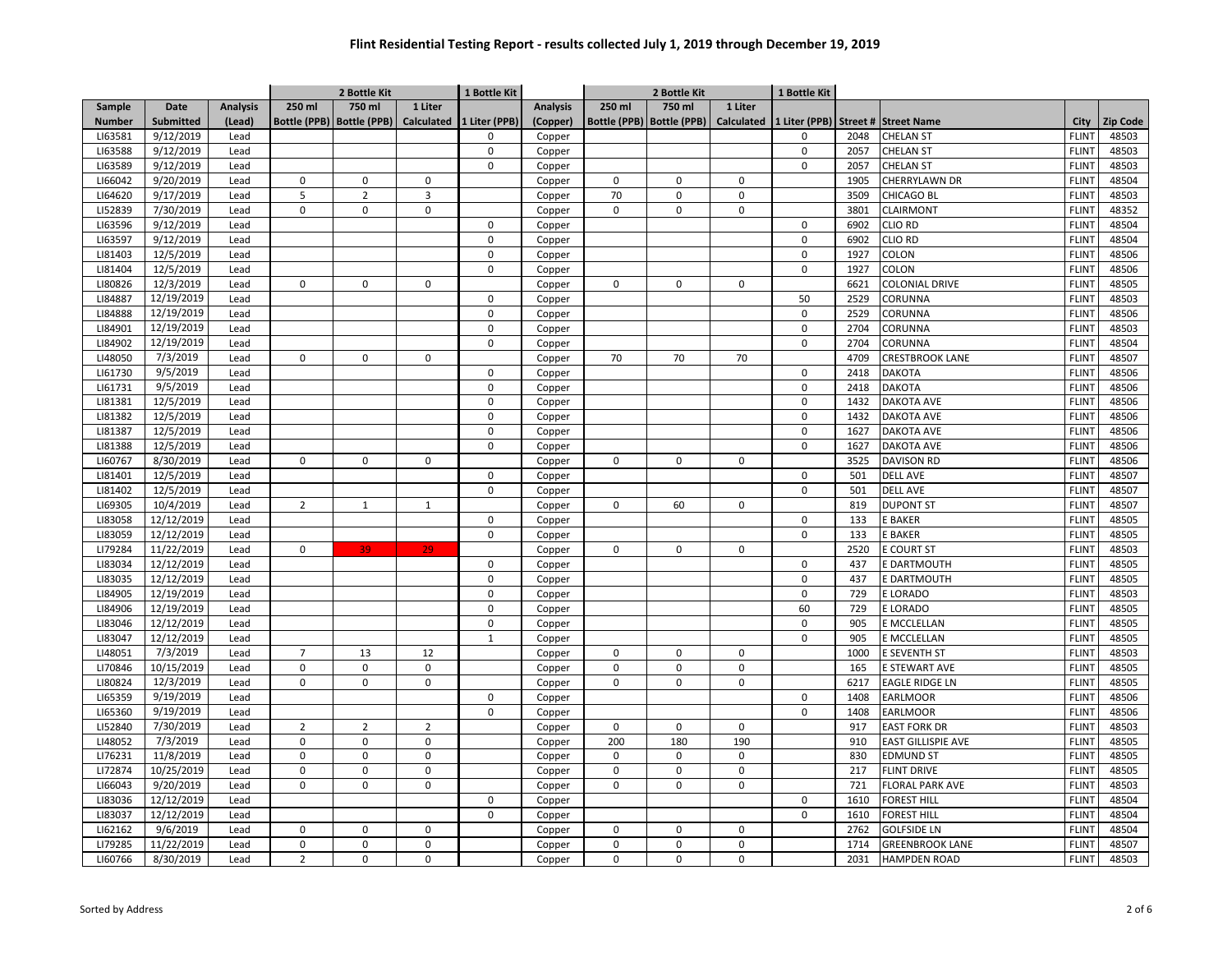|                    |                          |                 | 2 Bottle Kit   |                             |                | 1 Bottle Kit   |                 | 2 Bottle Kit |                             |             | 1 Bottle Kit                                  |      |                        |              |                 |
|--------------------|--------------------------|-----------------|----------------|-----------------------------|----------------|----------------|-----------------|--------------|-----------------------------|-------------|-----------------------------------------------|------|------------------------|--------------|-----------------|
| <b>Sample</b>      | Date                     | <b>Analysis</b> | 250 ml         | 750 ml                      | 1 Liter        |                | <b>Analysis</b> | 250 ml       | 750 ml                      | 1 Liter     |                                               |      |                        |              |                 |
| <b>Number</b>      | Submitted                | (Lead)          |                | Bottle (PPB)   Bottle (PPB) | Calculated     | 1 Liter (PPB)  | (Copper)        |              | Bottle (PPB)   Bottle (PPB) |             | Calculated 1 Liter (PPB) Street # Street Name |      |                        | City         | <b>Zip Code</b> |
| LI57144            | 8/16/2019                | Lead            | 0              | 0                           | $\mathbf 0$    |                | Copper          | 0            | 0                           | 0           |                                               | 3023 | <b>HELBER</b>          | <b>FLINT</b> | 48504           |
| LI65355            | 9/19/2019                | Lead            |                |                             |                | 0              | Copper          |              |                             |             | 0                                             | 2033 | HOFF ST                | <b>FLINT</b> | 48506           |
| LI65356            | 9/19/2019                | Lead            |                |                             |                | $\mathbf 0$    | Copper          |              |                             |             | $\mathbf 0$                                   | 2033 | <b>HOFF ST</b>         | <b>FLINT</b> | 48506           |
| LI83038            | 12/12/2019               | Lead            |                |                             |                | $\Omega$       | Copper          |              |                             |             | 80                                            | 526  | HURLEY                 | <b>FLINT</b> | 48505           |
| LI83039            | 12/12/2019               | Lead            |                |                             |                | 66             | Copper          |              |                             |             | 180                                           | 526  | <b>HURLEY</b>          | <b>FLINT</b> | 48505           |
| LI83044            | 12/12/2019               | Lead            |                |                             |                | $\mathsf 0$    | Copper          |              |                             |             | $\mathbf 0$                                   | 530  | HURLEY                 | <b>FLINT</b> | 48505           |
| LI83045            | 12/12/2019               | Lead            |                |                             |                | $\overline{2}$ | Copper          |              |                             |             | $\mathbf 0$                                   | 530  | HURLEY                 | <b>FLINT</b> | 48503           |
| LI49911            | 7/16/2019                | Lead            | $\mathbf 0$    | 0                           | $\mathsf 0$    |                | Copper          | $\mathbf 0$  | 0                           | $\mathsf 0$ |                                               | 1320 | <b>IDA ST</b>          | <b>FLINT</b> | 48503           |
| LI62915            | 9/10/2019                | Lead            | 10             | 9                           | 9              |                | Copper          | $\mathbf 0$  | $\mathbf 0$                 | $\mathsf 0$ |                                               | 1917 | <b>JOLIET ST</b>       | <b>FLINT</b> | 48504           |
| LI63606            | 9/12/2019                | Lead            |                |                             |                | $\mathsf 0$    | Copper          |              |                             |             | $\mathsf 0$                                   | 2301 | KANSAS                 | <b>FLINT</b> | 48506           |
| LI63607            | 9/12/2019                | Lead            |                |                             |                | $\mathbf 0$    | Copper          |              |                             |             | $\mathbf 0$                                   | 2301 | KANSAS                 | <b>FLINT</b> | 48506           |
| LI66044            | 9/20/2019                | Lead            | 0              | $\Omega$                    | 0              |                | Copper          | $\Omega$     | $\Omega$                    | 0           |                                               | 1805 | KANSAS AVE             | <b>FLINT</b> | 48506           |
| LI72873            | 10/25/2019               | Lead            | $\overline{2}$ | $\overline{2}$              | $\overline{2}$ |                | Copper          | $\mathbf 0$  | $\Omega$                    | $\mathbf 0$ |                                               | 1309 | KEARSLEY PARK BLVD     | <b>FLINT</b> | 48503           |
| LI83056            | 12/12/2019               | Lead            |                |                             |                | $\mathbf 0$    | Copper          |              |                             |             | $\pmb{0}$                                     | 1539 | KEARSLEY PARK BLVD     | <b>FLINT</b> | 48506           |
| LI83057            | 12/12/2019               | Lead            |                |                             |                | $\pmb{0}$      | Copper          |              |                             |             | $\mathbf 0$                                   | 1539 | KEARSLEY PARK BLVD     | <b>FLINT</b> | 48506           |
| LI61023            | 9/3/2019                 | Lead            | 0              | $\overline{2}$              | $\overline{2}$ |                | Copper          | 70           | 0                           | 0           |                                               | 1702 | KENWOOD                | <b>FLINT</b> | 48506           |
| LI65365            | 9/19/2019                | Lead            |                |                             |                | $\mathbf 0$    | Copper          |              |                             |             | $\mathbf 0$                                   | 1412 | KIRK AVE               | <b>FLINT</b> | 48503           |
| LI65366            | 9/19/2019                | Lead            |                |                             |                | $\mathbf 0$    | Copper          |              |                             |             | $\mathbf 0$                                   | 1412 | KIRK AVE               | <b>FLINT</b> | 48503           |
| LI84903            | 12/19/2019               | Lead            |                |                             |                | $1\,$          | Copper          |              |                             |             | $\Omega$                                      | 1710 | KNAPP                  | <b>FLINT</b> | 48507           |
| LI84904            | 12/19/2019               | Lead            |                |                             |                | $\overline{2}$ |                 |              |                             |             | $\pmb{0}$                                     | 1710 | KNAPP                  | <b>FLINT</b> | 48503           |
|                    |                          |                 |                |                             |                | $\mathbf 0$    | Copper          |              |                             |             | $\mathbf 0$                                   | 1301 |                        | <b>FLINT</b> | 48503           |
| LI84893<br>LI84894 | 12/19/2019<br>12/19/2019 | Lead            |                |                             |                | $\pmb{0}$      | Copper          |              |                             |             | $\mathbf 0$                                   |      | LAPEER<br>LAPEER       | <b>FLINT</b> | 48503           |
|                    |                          | Lead            |                |                             |                |                | Copper          |              |                             |             |                                               | 1301 |                        |              |                 |
| LI57138            | 8/16/2019                | Lead            | 0              | $\mathbf 0$                 | $\mathbf 0$    |                | Copper          | $\mathbf 0$  | $\mathbf 0$                 | 0           |                                               | 3621 | LARCHMONT ST           | <b>FLINT</b> | 48532           |
| LI61738            | 9/5/2019                 | Lead            |                |                             |                | $\mathbf 0$    | Copper          |              |                             |             | $\pmb{0}$                                     | 714  | <b>ELAND</b>           | <b>FLINT</b> | 48507           |
| LI61739            | 9/5/2019                 | Lead            |                |                             |                | $\pmb{0}$      | Copper          |              |                             |             | $\mathbf 0$                                   | 714  | LELAND                 | <b>FLINT</b> | 48507           |
| LI63618            | 9/12/2019                | Lead            |                |                             |                | $\mathbf 0$    | Copper          |              |                             |             | 0                                             | 1706 | LEVERN ST              | <b>FLINT</b> | 48506           |
| LI63619            | 9/12/2019                | Lead            |                |                             |                | $\mathbf 0$    | Copper          |              |                             |             | $\mathbf 0$                                   | 1706 | LEVERN ST              | <b>FLINT</b> | 48506           |
| LI61744            | 9/5/2019                 | Lead            |                |                             |                | $\mathbf 0$    | Copper          |              |                             |             | 0                                             | 1718 | <b>LEVERN ST</b>       | <b>FLINT</b> | 48506           |
| LI61745            | 9/5/2019                 | Lead            |                |                             |                | $\mathbf 0$    | Copper          |              |                             |             | $\Omega$                                      | 1718 | LEVERN ST              | <b>FLINT</b> | 48506           |
| LI81397            | 12/5/2019                | Lead            |                |                             |                | $\mathbf 0$    | Copper          |              |                             |             | $\Omega$                                      | 919  | LEXINGTON              | <b>FLINT</b> | 48507           |
| LI81398            | 12/5/2019                | Lead            |                |                             |                | $\mathbf 0$    | Copper          |              |                             |             | $\pmb{0}$                                     | 919  | LEXINGTON              | <b>FLINT</b> | 48507           |
| LI61740            | 9/5/2019                 | Lead            |                |                             |                | $\mathbf 0$    | Copper          |              |                             |             | $\pmb{0}$                                     | 742  | LINCOLN                | <b>FLINT</b> | 48507           |
| LI61741            | 9/5/2019                 | Lead            |                |                             |                | $\mathbf 0$    | Copper          |              |                             |             | $\mathbf 0$                                   | 742  | LINCOLN                | <b>FLINT</b> | 48507           |
| LI53573            | 8/2/2019                 | Lead            | 0              | $\Omega$                    | $\mathbf 0$    |                | Copper          | $\Omega$     | $\Omega$                    | 0           |                                               | 2009 | LINCOLN DR             | <b>FLINT</b> | 48503           |
| LI83060            | 12/12/2019               | Lead            |                |                             |                | $1\,$          | Copper          |              |                             |             | $\mathbf 0$                                   | 113  | LINSEY                 | <b>FLINT</b> | 48507           |
| LI83061            | 12/12/2019               | Lead            |                |                             |                | $\overline{4}$ | Copper          |              |                             |             | $\mathbf 0$                                   | 113  | LINSEY                 | <b>FLINT</b> | 48503           |
| LI83050            | 12/12/2019               | Lead            |                |                             |                | $\mathbf 0$    | Copper          |              |                             |             | $\pmb{0}$                                     | 217  | LINSEY                 | <b>FLINT</b> | 48503           |
| LI83051            | 12/12/2019               | Lead            |                |                             |                | $\mathbf 0$    | Copper          |              |                             |             | $\mathbf 0$                                   | 217  | LINSEY                 | <b>FLINT</b> | 48503           |
| LI48053            | 7/3/2019                 | Lead            | 0              | $\Omega$                    | $\pmb{0}$      |                | Copper          | 140          | 110                         | 120         |                                               | 1702 | <b>LINWOOD</b>         | <b>FLINT</b> | 48503           |
| LI64621            | 9/17/2019                | Lead            | 0              | $\Omega$                    | $\mathbf 0$    |                | Copper          | $\mathbf 0$  | $\Omega$                    | 0           |                                               | 410  | LIPPINCOTT BLVD APT 14 | <b>FLINT</b> | 48503           |
| LI83049            | 12/12/2019               | Lead            |                |                             |                | $\mathbf{3}$   | Copper          |              |                             |             | $\pmb{0}$                                     | 629  | LOCHHEAD               | <b>FLINT</b> | 48507           |
| LI83048            | 12/12/2019               | Lead            |                |                             |                | $\overline{4}$ | Copper          |              |                             |             | $\mathbf 0$                                   | 629  | <b>LOCHHEAD</b>        | <b>FLINT</b> | 48503           |
| LI71390            | 10/18/2019               | Lead            | $\mathbf 0$    | $\mathbf 0$                 | $\mathsf 0$    |                | Copper          | $\mathbf 0$  | $\mathbf 0$                 | $\mathsf 0$ |                                               | 1905 | <b>LYNBROOK DR</b>     | <b>FLINT</b> | 48507           |
| LI71756            | 10/22/2019               | Lead            | 0              | 0                           | $\pmb{0}$      |                | Copper          | $\mathbf 0$  | $\mathbf 0$                 | 0           |                                               | 1905 | LYNBROOK DR            | <b>FLINT</b> | 48507           |
| LI62163            | 9/6/2019                 | Lead            | 0              | $\mathbf 0$                 | $\mathbf 0$    |                | Copper          | $\mathbf 0$  | $\mathbf 0$                 | 0           |                                               | 3433 | LYNN ST                | <b>FLINT</b> | 48503           |
| LI63598            | 9/12/2019                | Lead            |                |                             |                | 3              | Copper          |              |                             |             | $\mathbf 0$                                   | 1918 | M L KING               | <b>FLINT</b> | 48503           |
| LI63599            | 9/12/2019                | Lead            |                |                             |                | $\overline{4}$ | Copper          |              |                             |             | $\mathbf 0$                                   | 1918 | M L KING               | <b>FLINT</b> | 48503           |
| LI54256            | 8/6/2019                 | Lead            | $\mathbf 0$    | $\mathbf 0$                 | $\mathbf 0$    |                | Copper          | 0            | $\mathbf 0$                 | $\mathbf 0$ |                                               | 5710 | <b>MARJA ST</b>        | <b>FLINT</b> | 48505           |
| LI61736            | 9/5/2019                 | Lead            |                |                             |                | $\mathsf 0$    | Copper          |              |                             |             | $\pmb{0}$                                     | 2405 | MARYLAND               | <b>FLINT</b> | 48506           |
| LI61737            | 9/5/2019                 | Lead            |                |                             |                | $\mathbf 0$    | Copper          |              |                             |             | $\Omega$                                      | 2405 | MARYLAND               | <b>FLINT</b> | 48506           |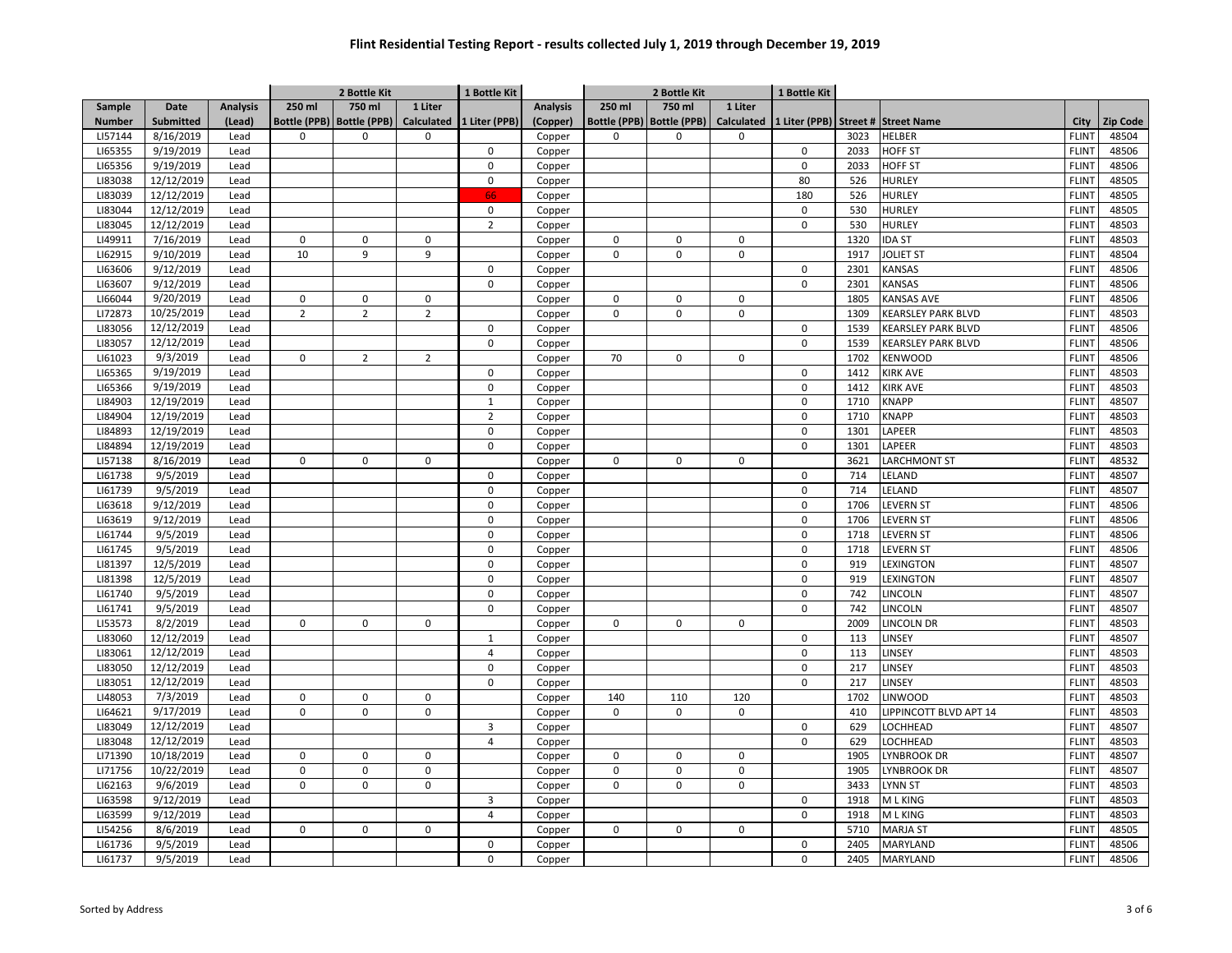|                    |            |                 | 2 Bottle Kit   |                               |                | 1 Bottle Kit   |                  | 2 Bottle Kit |                             |             | 1 Bottle Kit |              |                                               |                              |                 |
|--------------------|------------|-----------------|----------------|-------------------------------|----------------|----------------|------------------|--------------|-----------------------------|-------------|--------------|--------------|-----------------------------------------------|------------------------------|-----------------|
| <b>Sample</b>      | Date       | <b>Analysis</b> | 250 ml         | 750 ml                        | 1 Liter        |                | <b>Analysis</b>  | 250 ml       | 750 ml                      | 1 Liter     |              |              |                                               |                              |                 |
| <b>Number</b>      | Submitted  | (Lead)          |                | Bottle (PPB)   Bottle (PPB)   | Calculated     | 1 Liter (PPB)  | (Copper)         |              | Bottle (PPB)   Bottle (PPB) |             |              |              | Calculated 1 Liter (PPB) Street # Street Name | City                         | <b>Zip Code</b> |
| LI65357            | 9/19/2019  | Lead            |                |                               |                | $\Omega$       | Copper           |              |                             |             | 60           | 1313         | <b>MCINTOSH</b>                               | <b>FLINT</b>                 | 48503           |
| LI65358            | 9/19/2019  | Lead            |                |                               |                | $\mathbf 0$    | Copper           |              |                             |             | 50           | 1313         | <b>MCINTOSH</b>                               | <b>FLINT</b>                 | 48503           |
| LI63582            | 9/12/2019  | Lead            |                |                               |                | $\mathbf 0$    | Copper           |              |                             |             | $\pmb{0}$    | 517          | MCKEIGHAN AVE                                 | <b>FLINT</b>                 | 48507           |
| LI63583            | 9/12/2019  | Lead            |                |                               |                | $\mathbf 0$    | Copper           |              |                             |             | $\mathbf 0$  | 517          | MCKEIGHAN AVE                                 | <b>FLINT</b>                 | 48507           |
| LI82360            | 12/10/2019 | Lead            | $\overline{2}$ | 10                            | 8              |                | Copper           | 60           | 180                         | 150         |              | 3106         | <b>MENOMINEE AVE</b>                          | <b>FLINT</b>                 | 48504           |
| LI64624            | 9/17/2019  | Lead            | 0              | $\mathbf 0$                   | $\mathbf 0$    |                | Copper           | $\mathbf 0$  | $\mathbf 0$                 | 0           |              | 3014         | <b>MONTANA AVE</b>                            | <b>FLINT</b>                 | 48506           |
| LI84900            | 12/19/2019 | Lead            |                |                               |                | $\overline{2}$ | Copper           |              |                             |             | $\mathbf 0$  | 1918         | <b>MONTCLAIR</b>                              | <b>FLINT</b>                 | 48503           |
| LI84899            | 12/19/2019 | Lead            |                |                               |                | 5              | Copper           |              |                             |             | $\Omega$     | 1918         | <b>MONTCLAIR</b>                              | <b>FLINT</b>                 | 48503           |
| LI63602            | 9/12/2019  | Lead            |                |                               |                | $\mathbf 0$    | Copper           |              |                             |             | $\mathbf 0$  | 2815         | N AVERILL AVE                                 | <b>FLINT</b>                 | 48506           |
| LI63603            | 9/12/2019  | Lead            |                |                               |                | $\mathsf 0$    | Copper           |              |                             |             | $\pmb{0}$    | 2815         | N AVERILL AVE                                 | <b>FLINT</b>                 | 48506           |
| LI57140            | 8/16/2019  | Lead            | 0              | $\mathbf 0$                   | $\pmb{0}$      |                | Copper           | 0            | 0                           | 0           |              | 772          | N CHEVROLET AVE                               | <b>FLINT</b>                 | 48504           |
| LI58975            | 8/23/2019  | Lead            | $\Omega$       | $\Omega$                      | $\mathbf 0$    |                | Copper           | <sup>0</sup> | $\mathbf 0$                 | 0           |              | 2602         | N CHEVROLET AVE                               | <b>FLINT</b>                 | 48504           |
| LI65353            | 9/19/2019  | Lead            |                |                               |                | $\mathbf 0$    | Copper           |              |                             |             | $\mathbf 0$  | 2914         | N DEXTER ST                                   | <b>FLINT</b>                 | 48506           |
| LI65354            | 9/19/2019  | Lead            |                |                               |                | $\mathbf 0$    | Copper           |              |                             |             | $\mathbf 0$  | 2914         | N DEXTER ST                                   | <b>FLINT</b>                 | 48506           |
| LI61734            | 9/5/2019   | Lead            |                |                               |                | $\mathbf 0$    | Copper           |              |                             |             | $\pmb{0}$    | 2518         | N VERNON AVE                                  | <b>FLINT</b>                 | 48506           |
| LI61735            | 9/5/2019   | Lead            |                |                               |                | $\mathbf 0$    | Copper           |              |                             |             | $\mathbf 0$  | 2518         | <b>N VERNON AVE</b>                           | <b>FLINT</b>                 | 48506           |
| LI63610            | 9/12/2019  | Lead            |                |                               |                | $\mathbf 0$    | Copper           |              |                             |             | $\mathbf 0$  | 714          | <b>NEUBERT AVE</b>                            | <b>FLINT</b>                 | 48507           |
| LI63611            | 9/12/2019  | Lead            |                |                               |                | $\mathbf 0$    | Copper           |              |                             |             | $\mathbf 0$  | 714          | <b>NEUBERT AVE</b>                            | <b>FLINT</b>                 | 48507           |
| LI65363            | 9/19/2019  | Lead            |                |                               |                | $\mathbf 0$    | Copper           |              |                             |             | $\Omega$     | 2262         | <b>NOLEN DR</b>                               | <b>FLINT</b>                 | 48504           |
| LI65364            | 9/19/2019  | Lead            |                |                               |                | $\mathbf 0$    | Copper           |              |                             |             | $\mathbf 0$  | 2262         | NOLEN DR                                      | <b>FLINT</b>                 | 48504           |
| LI63574            | 9/12/2019  | Lead            |                |                               |                | $\mathbf 0$    | Copper           |              |                             |             | $\pmb{0}$    | 2912         | <b>OKLAHOMA AVE</b>                           | <b>FLINT</b>                 | 48506           |
| LI63575            | 9/12/2019  | Lead            |                |                               |                | $\mathbf 0$    | Copper           |              |                             |             | $\pmb{0}$    | 2912         | OKLAHOMA AVE                                  | <b>FLINT</b>                 | 48506           |
| LI63578            | 9/12/2019  | Lead            |                |                               |                | $\mathbf 0$    |                  |              |                             |             | $\pmb{0}$    | 2928         | <b>OKLAHOMA AVE</b>                           | <b>FLINT</b>                 | 48506           |
| LI63579            | 9/12/2019  | Lead            |                |                               |                | $\mathbf 0$    | Copper<br>Copper |              |                             |             | $\mathbf 0$  | 2928         | OKLAHOMA AVE                                  | <b>FLINT</b>                 | 48506           |
| LI61022            | 9/3/2019   | Lead            | $\mathsf 0$    | $\mathbf 0$                   | $\mathsf 0$    |                | Copper           | $\mathsf 0$  | $\mathbf 0$                 | $\mathsf 0$ |              | 1722         | PARKFRONT                                     | <b>FLINT</b>                 | 48504           |
| LI71755            | 10/22/2019 | Lead            | 0              | $\overline{2}$                | $\overline{2}$ |                | Copper           | 0            | $\mathbf 0$                 | $\mathsf 0$ |              | 3601         | PENBROKE LN APT #18                           | <b>FLINT</b>                 | 48504           |
| LI63622            | 9/12/2019  | Lead            |                |                               |                | 0              | Copper           |              |                             |             | 0            | 4229         | PENGELLY RD                                   | <b>FLINT</b>                 | 48507           |
| LI63623            | 9/12/2019  | Lead            |                |                               |                | $\mathbf 0$    | Copper           |              |                             |             | $\mathbf 0$  | 4229         | PENGELLY RD                                   | <b>FLINT</b>                 | 48507           |
| LI62914            | 9/10/2019  | Lead            | $\overline{7}$ | $\overline{2}$                | 3              |                | Copper           | 70           | $\Omega$                    | 0           |              | 1640         | PENNSYLVANIA AVE                              | <b>FLINT</b>                 | 48503           |
| LI79286            | 11/22/2019 |                 | 0              | $\mathbf 0$                   | $\mathsf 0$    |                |                  | $\mathbf 0$  | $\mathbf 0$                 | $\mathsf 0$ |              | 2025         | PIERCE ST                                     | <b>FLINT</b>                 | 48503           |
|                    |            | Lead            | $\mathbf 0$    |                               |                |                | Copper           | $\mathbf 0$  | $\Omega$                    |             |              |              |                                               |                              |                 |
| LI49418            | 7/12/2019  | Lead            |                | $\mathbf 0$                   | $\pmb{0}$      |                | Copper           | $\mathbf 0$  |                             | $\mathsf 0$ |              | 3618         | PINGREE AVE                                   | <b>FLINT</b><br><b>FLINT</b> | 48503<br>48503  |
| LI49910<br>LI84897 | 7/16/2019  | Lead            | 1              | 0                             | 0              | $\mathbf 0$    | Copper           |              | 0                           | $\mathbf 0$ | $\pmb{0}$    | 3205<br>2017 | PROCTOR AVE                                   | <b>FLINT</b>                 | 48507           |
|                    | 12/19/2019 | Lead            |                |                               |                | $\Omega$       | Copper           |              |                             |             |              |              | PROSPECT                                      |                              |                 |
| LI84898            | 12/19/2019 | Lead            |                |                               |                |                | Copper           |              | $\Omega$                    |             | $\mathbf 0$  | 2017         | PROSPECT                                      | <b>FLINT</b>                 | 48502           |
| LI49909            | 7/16/2019  | Lead            | 0              | $\mathbf 0$<br>$\overline{7}$ | $\mathbf 0$    |                | Copper           | $\mathbf 0$  | 180                         | $\mathbf 0$ |              | 2320         | RADCLIFFE AVE                                 | <b>FLINT</b>                 | 48503           |
| LI50792            | 7/19/2019  | Lead            | 4              |                               | 6              |                | Copper           | 140          |                             | 170         |              | 2617         | <b>RASKOB ST</b>                              | <b>FLINT</b>                 | 48506           |
| LI63608            | 9/12/2019  | Lead            |                |                               |                | $\mathbf 0$    | Copper           |              |                             |             | $\pmb{0}$    | 4426         | <b>RED ARROW RD</b>                           | <b>FLINT</b>                 | 48507           |
| LI63609            | 9/12/2019  | Lead            |                |                               |                | $\mathbf 0$    | Copper           |              |                             |             | $\pmb{0}$    | 4426         | RED ARROW RD                                  | <b>FLINT</b>                 | 48507           |
| LI48606            | 7/9/2019   | Lead            | 0              | $\mathbf 0$                   | $\mathbf 0$    |                | Copper           | $\mathbf 0$  | 0                           | $\mathbf 0$ |              | 2434         | <b>REID STREET</b>                            | <b>FLINT</b>                 | 48503           |
| LI52385            | 7/29/2019  | Lead            | 0              | $\Omega$                      | $\mathbf 0$    |                | Copper           | $\mathbf 0$  | $\Omega$                    | $\mathbf 0$ |              | 3419         | ROBIN ST                                      | <b>FLINT</b>                 | 48505           |
| LI69768            | 10/8/2019  | Lead            | 0              | $\Omega$                      | $\pmb{0}$      |                | Copper           | $\mathbf 0$  | $\Omega$                    | $\mathsf 0$ |              | 1837         | ROCKCREEK LANE                                | <b>FLINT</b>                 | 48507           |
| LI52386            | 7/29/2019  | Lead            | 0              | $\mathbf 0$                   | $\pmb{0}$      |                | Copper           | 70           | 0                           | $\mathsf 0$ |              | 1069         | <b>RONALD ST</b>                              | <b>FLINT</b>                 | 48507           |
| LI57141            | 8/16/2019  | Lead            | 0              | $\mathbf 0$                   | $\mathbf 0$    |                | Copper           | $\mathbf 0$  | $\mathbf 0$                 | $\mathbf 0$ |              | 620          | ROOME COURT                                   | <b>FLINT</b>                 | $\mathbf 0$     |
| LI63592            | 9/12/2019  | Lead            |                |                               |                | $\mathbf 0$    | Copper           |              |                             |             | $\mathbf 0$  | 622          | <b>RUTH AVE</b>                               | <b>FLINT</b>                 | 48505           |
| LI63593            | 9/12/2019  | Lead            |                |                               |                | $\mathbf 0$    | Copper           |              |                             |             | $\mathbf 0$  | 622          | <b>RUTH AVE</b>                               | <b>FLINT</b>                 | 48505           |
| LI76232            | 11/8/2019  | Lead            | 0              | $\Omega$                      | $\pmb{0}$      |                | Copper           | 0            | $\Omega$                    | 0           |              | 1802         | <b>DORT HWY</b>                               | <b>FLINT</b>                 | 48503           |
| LI68176            | 9/27/2019  | Lead            | $\overline{2}$ | $\mathbf{1}$                  | $\mathbf{1}$   |                | Copper           | 150          | 50                          | 80          |              | 711          | S SAGINAW ST                                  | <b>FLINT</b>                 | 48507           |
| LI57816            | 8/20/2019  | Lead            | 3              | $\overline{2}$                | $\overline{2}$ |                | Copper           | $\mathbf 0$  | 0                           | $\mathsf 0$ |              | 711          | <b>SAGINAW ST</b>                             | <b>FLINT</b>                 | 48505           |
| LI71391            | 10/18/2019 | Lead            | 0              | 0                             | 0              |                | Copper           | 0            | 0                           | 0           |              | 2318         | SANTA BARBARA DRIVE                           | <b>FLINT</b>                 | 48504           |
| LI63612            | 9/12/2019  | Lead            |                |                               |                | $\mathbf 0$    | Copper           |              |                             |             | 0            | 2055         | SEYMOUR AVE                                   | <b>FLINT</b>                 | 48503           |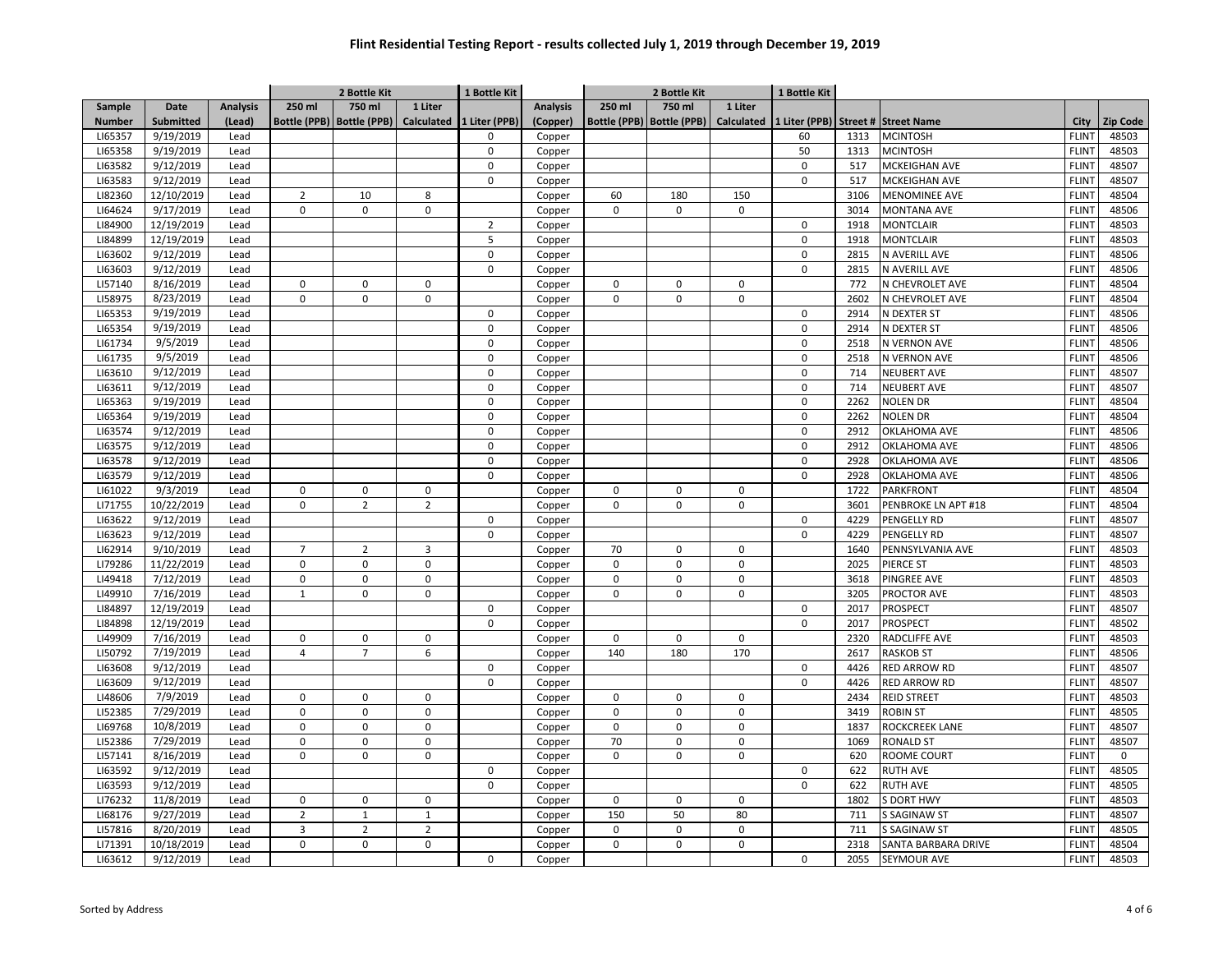|                    |                        |                 | 2 Bottle Kit   |                             |                            | 1 Bottle Kit          |                  | 2 Bottle Kit |                             |                            | 1 Bottle Kit          |      |                                    |                              |                 |
|--------------------|------------------------|-----------------|----------------|-----------------------------|----------------------------|-----------------------|------------------|--------------|-----------------------------|----------------------------|-----------------------|------|------------------------------------|------------------------------|-----------------|
| Sample             | Date                   | <b>Analysis</b> | 250 ml         | 750 ml                      | 1 Liter                    |                       | <b>Analysis</b>  | 250 ml       | 750 ml                      | 1 Liter                    |                       |      |                                    |                              |                 |
| <b>Number</b>      | Submitted              | (Lead)          |                | Bottle (PPB)   Bottle (PPB) | <b>Calculated</b>          | 1 Liter (PPB)         | (Copper)         |              | Bottle (PPB)   Bottle (PPB) | Calculated                 |                       |      | 1 Liter (PPB) Street # Street Name | City                         | <b>Zip Code</b> |
| LI63613            | 9/12/2019              | Lead            |                |                             |                            | $\Omega$              | Copper           |              |                             |                            | 0                     | 2055 | <b>SEYMOUR AVE</b>                 | <b>FLINT</b>                 | 48503           |
| LI49419            | 7/12/2019              | Lead            | $\mathbf 0$    | $\Omega$                    | $\Omega$                   |                       | Copper           | 0            | $\Omega$                    | 0                          |                       | 831  | SIMCOE                             | <b>FLINT</b>                 | 48507           |
| LI68177            | 9/27/2019              | Lead            | $\mathsf 0$    | $\mathsf 0$                 | 0                          |                       | Copper           | $\mathsf 0$  | $\mathbf 0$                 | 0                          |                       | 1236 | SOMERSET LANE                      | <b>FLINT</b>                 | 48503           |
| LI83318            | 12/13/2019             | Lead            | $\mathbf 0$    | $\mathbf 0$                 | $\Omega$                   |                       | Copper           | $\mathbf 0$  | $\mathbf 0$                 | $\mathbf 0$                |                       | 416  | <b>SPENCER ST</b>                  | <b>FLINT</b>                 | 48504           |
| LI64623            | 9/17/2019              | Lead            | $\mathbf 0$    | 0                           | $\mathsf 0$                |                       | Copper           | $\mathsf 0$  | $\pmb{0}$                   | $\mathsf 0$                |                       | 2019 | <b>STONEY BROOK CT</b>             | <b>FLINT</b>                 | 48507           |
| LI57817            | 8/20/2019              | Lead            | 0              | $\mathsf 0$                 | $\mathbf 0$                |                       | Copper           | 60           | 70                          | 70                         |                       | 4264 | SUGAR MAPLE RUN                    | <b>FLINT</b>                 | 48506           |
| LI71392            | 10/18/2019             | Lead            | $\Omega$       | $\mathbf 0$                 | $\Omega$                   |                       | Copper           | 80           | $\mathbf 0$                 | 0                          |                       | 2310 | SWAYZE ST                          | <b>FLINT</b>                 | 48503           |
| LI61742            | 9/5/2019               | Lead            |                |                             |                            | $\mathbf 0$           | Copper           |              |                             |                            | $\mathbf 0$           | 2102 | THOM ST                            | <b>FLINT</b>                 | 48506           |
| LI61743            | 9/5/2019               | Lead            |                |                             |                            | $\mathbf 0$           | Copper           |              |                             |                            | $\mathbf 0$           | 2102 | THOM ST                            | <b>FLINT</b>                 | 48506           |
| LI58974            | 8/23/2019              | Lead            | 0              | $\mathbf 0$                 | $\mathbf 0$                |                       | Copper           | $\mathbf 0$  | 0                           | 0                          |                       | 501  | THOMSON ST APT 3                   | <b>FLINT</b>                 | 48503           |
| LI68179            | 9/27/2019              | Lead            | $\overline{2}$ | $\mathsf 0$                 | 0                          |                       | Copper           | $\mathsf 0$  | $\pmb{0}$                   | 0                          |                       | 702  | THOMSON ST APT 5                   | <b>FLINT</b>                 | 48504           |
| LI68596            | 10/1/2019              | Lead            | $\mathbf 0$    | $\mathbf 0$                 | $\Omega$                   |                       | Copper           | $\mathbf 0$  | $\mathbf 0$                 | 0                          |                       | 2530 | <b>TIFFIN ST</b>                   | <b>FLINT</b>                 | 48504           |
| LI49416            | 7/12/2019              | Lead            | $\overline{3}$ | $\mathbf 0$                 | $\mathbf 0$                |                       | Copper           | 100          | $\mathbf 0$                 | 0                          |                       | 2207 | <b>TROUT DR</b>                    | <b>FLINT</b>                 | 48505           |
| LI80449            | 11/27/2019             | Lead            | $\mathbf 0$    | $\mathsf 0$                 | 0                          |                       | Copper           | $\mathbf 0$  | $\mathbf 0$                 | 0                          |                       | 4509 | TRUMBULL DR                        | <b>FLINT</b>                 | 48504           |
| LI65349            | 9/19/2019              | Lead            |                |                             |                            | $\mathsf 0$           | Copper           |              |                             |                            | $\pmb{0}$             | 3914 | TUXEDO                             | <b>FLINT</b>                 | 48507           |
| LI65350            | 9/19/2019              | Lead            |                |                             |                            | $\mathbf 0$           | Copper           |              |                             |                            | $\mathbf 0$           | 3914 | <b>TUXEDO</b>                      | <b>FLINT</b>                 | 48507           |
| LI71753            | 10/22/2019             | Lead            | 0              | 3                           | $\overline{2}$             |                       | Copper           | $\mathsf 0$  | $\mathbf 0$                 | 0                          |                       | 3701 | VAN BUREN AVE BLDG A EXISTING      | <b>FLINT</b>                 | 48505           |
| LI71757            | 10/22/2019             | Lead            | $\mathbf 0$    | $\mathbf 0$                 | $\Omega$                   |                       | Copper           | $\mathbf 0$  | $\mathbf 0$                 | 0                          |                       | 3701 | VAN BUREN AVE BLDG B NEW BLDG      | <b>FLINT</b>                 | 48503           |
| LI84886            | 12/19/2019             | Lead            |                |                             |                            | $\mathbf 0$           | Copper           |              |                             |                            | $\mathbf 0$           | 836  | <b>VICTORIA</b>                    | <b>FLINT</b>                 | 48504           |
| LI84885            | 12/19/2019             | Lead            |                |                             |                            | $\mathbf{1}$          | Copper           |              |                             |                            | $\mathbf 0$           | 836  | <b>VICTORIA</b>                    | <b>FLINT</b>                 | 48503           |
| LI63584            | 9/12/2019              | Lead            |                |                             |                            | $\mathbf 0$           | Copper           |              |                             |                            | $\pmb{0}$             | 653  | <b>VICTORIA AVE</b>                | <b>FLINT</b>                 | 48506           |
| LI63585            | 9/12/2019              | Lead            |                |                             |                            | $\mathbf 0$           | Copper           |              |                             |                            | $\pmb{0}$             | 653  | <b>VICTORIA AVE</b>                | <b>FLINT</b>                 | 48506           |
| LI63594            | 9/12/2019              | Lead            |                |                             |                            | $\mathbf 0$           | Copper           |              |                             |                            | $\pmb{0}$             | 715  | <b>VICTORIA AVE</b>                | <b>FLINT</b>                 | 48505           |
| LI63595            | 9/12/2019              | Lead            |                |                             |                            | $\Omega$              | Copper           |              |                             |                            | $\Omega$              | 715  | <b>VICTORIA AVE</b>                | <b>FLINT</b>                 | 48505           |
| LI65352            | 9/19/2019              | Lead            |                |                             |                            | $\mathbf 0$           | Copper           |              |                             |                            | $\mathbf 0$           | 1738 | <b>VINCENT AVE</b>                 | <b>FLINT</b>                 | 48503           |
| LI65351            | 9/19/2019              | Lead            |                |                             |                            | $\mathbf{1}$          | Copper           |              |                             |                            | $\mathbf 0$           | 1738 | <b>VINCENT AVE</b>                 | <b>FLINT</b>                 | 48502           |
| LI65361            | 9/19/2019              | Lead            |                |                             |                            | $\overline{4}$        | Copper           |              |                             |                            | 370                   | 1025 | W 12TH ST                          | <b>FLINT</b>                 | 48503           |
| LI65362            | 9/19/2019              | Lead            |                |                             |                            | $\overline{7}$        | Copper           |              |                             |                            | 50                    | 1025 | W 12TH ST                          | <b>FLINT</b>                 | 48506           |
| LI61728            | 9/5/2019               | Lead            |                |                             |                            | $\mathbf 0$           | Copper           |              |                             |                            | $\mathbf 0$           | 1038 | <b>W 12TH ST</b>                   | <b>FLINT</b>                 | 48507           |
| LI61729            | 9/5/2019               | Lead            |                |                             |                            | $\mathbf 0$           | Copper           |              |                             |                            | $\mathbf 0$           | 1038 | W 12TH ST                          | <b>FLINT</b>                 | 48507           |
| LI57139            | 8/16/2019              | Lead            | 15             | 3                           | 6                          |                       | Copper           | $\mathbf 0$  | $\mathbf 0$                 | 0                          |                       | 1323 | W 2ND ST                           | <b>FLINT</b>                 | 48503           |
| LI83040            | 12/12/2019             | Lead            |                |                             |                            | $\mathbf 0$           | Copper           |              |                             |                            | 0                     | 401  | <b>W BAKER</b>                     | <b>FLINT</b>                 | 48505           |
| LI83041            | 12/12/2019             | Lead            |                |                             |                            | $\mathbf 0$           | Copper           |              |                             |                            | $\mathbf 0$           | 401  | <b>W BAKER</b>                     | <b>FLINT</b>                 | 48505           |
| LI68594            | 10/1/2019              | Lead            | 0              | 0                           | 0                          |                       | Copper           | 0            | 0                           | 0                          |                       | 115  | W BAKER ST                         | <b>FLINT</b>                 | 48505           |
| LI84891            | 12/19/2019             | Lead            |                |                             |                            | $\mathbf 0$           | Copper           |              |                             |                            | $\mathbf 0$           | 2465 | W COURT                            | <b>FLINT</b>                 | 48503           |
| LI84892            | 12/19/2019             | Lead            |                |                             |                            | $\mathbf 0$           | Copper           |              |                             |                            | $\mathbf 0$           | 2465 | W COURT                            | <b>FLINT</b>                 | 48504           |
| LI82361            | 12/10/2019             | Lead            | $\mathbf 0$    | $\mathbf 0$                 | $\mathsf 0$                |                       | Copper           | $\mathbf 0$  | 50                          | 0                          |                       | 3615 | W COURT ST                         | <b>FLINT</b>                 | 48532           |
| LI83043            | 12/12/2019             | Lead            |                |                             |                            | 3                     | Copper           |              |                             |                            | $\mathbf 0$           | 417  | <b>W DAYTON</b>                    | <b>FLINT</b>                 | 48507           |
| LI83042            | 12/12/2019             | Lead            |                |                             |                            | 177                   | Copper           |              |                             |                            | 80                    | 417  | <b>W DAYTON</b>                    | <b>FLINT</b>                 | 48505           |
| LI51369            | 7/23/2019              | Lead            | $\mathbf 0$    | $\mathbf 0$                 | $\Omega$                   |                       |                  | 70           | 90                          | 90                         |                       | 132  | W LAKEVIEW AVE                     | <b>FLINT</b>                 | 48503           |
| LI69306            | 10/4/2019              | Lead            | $\overline{2}$ | $\mathbf 0$                 | $\mathbf 0$                |                       | Copper<br>Copper | $\mathbf 0$  | $\Omega$                    | $\mathsf 0$                |                       | 814  | W MCCLELLAN ST                     | <b>FLINT</b>                 | 48507           |
|                    |                        |                 | 0              | $\mathsf 0$                 |                            |                       |                  | $\mathsf 0$  | $\pmb{0}$                   |                            |                       | 906  |                                    |                              |                 |
| LI59453<br>LI80825 | 8/27/2019<br>12/3/2019 | Lead<br>Lead    | $\mathbf 0$    | $\mathbf 0$                 | $\mathsf 0$<br>$\mathbf 0$ |                       | Copper           | 0            | $\mathbf 0$                 | $\mathsf 0$<br>$\mathbf 0$ |                       | 414  | W MONROE<br>W PIERSON RD           | <b>FLINT</b><br><b>FLINT</b> | 48504           |
| LI63604            | 9/12/2019              |                 |                |                             |                            |                       | Copper           |              |                             |                            |                       | 618  | <b>W RUTH AVE</b>                  | <b>FLINT</b>                 | 48505<br>48505  |
|                    |                        | Lead            |                |                             |                            | $\mathbf 0$           | Copper           |              |                             |                            | $\mathbf 0$           |      |                                    |                              |                 |
| LI63605            | 9/12/2019              | Lead            |                |                             |                            | $\pmb{0}$<br>$\Omega$ | Copper           |              |                             |                            | $\pmb{0}$<br>$\Omega$ | 618  | W RUTH AVE                         | <b>FLINT</b>                 | 48505           |
| LI63576            | 9/12/2019              | Lead            |                |                             |                            |                       | Copper           |              |                             |                            |                       | 125  | W STEWART AVE                      | <b>FLINT</b>                 | 48505           |
| LI63577            | 9/12/2019              | Lead            |                |                             |                            | $\mathbf 0$           | Copper           |              |                             |                            | $\mathbf 0$           | 125  | W STEWART AVE                      | <b>FLINT</b>                 | 48505           |
| LI84889            | 12/19/2019             | Lead            |                |                             |                            | $\mathbf 0$           | Copper           |              |                             |                            | $\mathbf 0$           | 134  | W WITHERBEE                        | <b>FLINT</b>                 | 48503           |
| LI84890            | 12/19/2019             | Lead            |                |                             |                            | $\pmb{0}$             | Copper           |              |                             |                            | $\pmb{0}$             | 134  | W WITHERBEE                        | <b>FLINT</b>                 | 48505           |
| LI63620            | 9/12/2019              | Lead            |                |                             |                            | $\mathbf 0$           | Copper           |              |                             |                            | $\mathbf 0$           | 1418 | <b>WALDMAN AVE</b>                 | <b>FLINT</b>                 | 48507           |